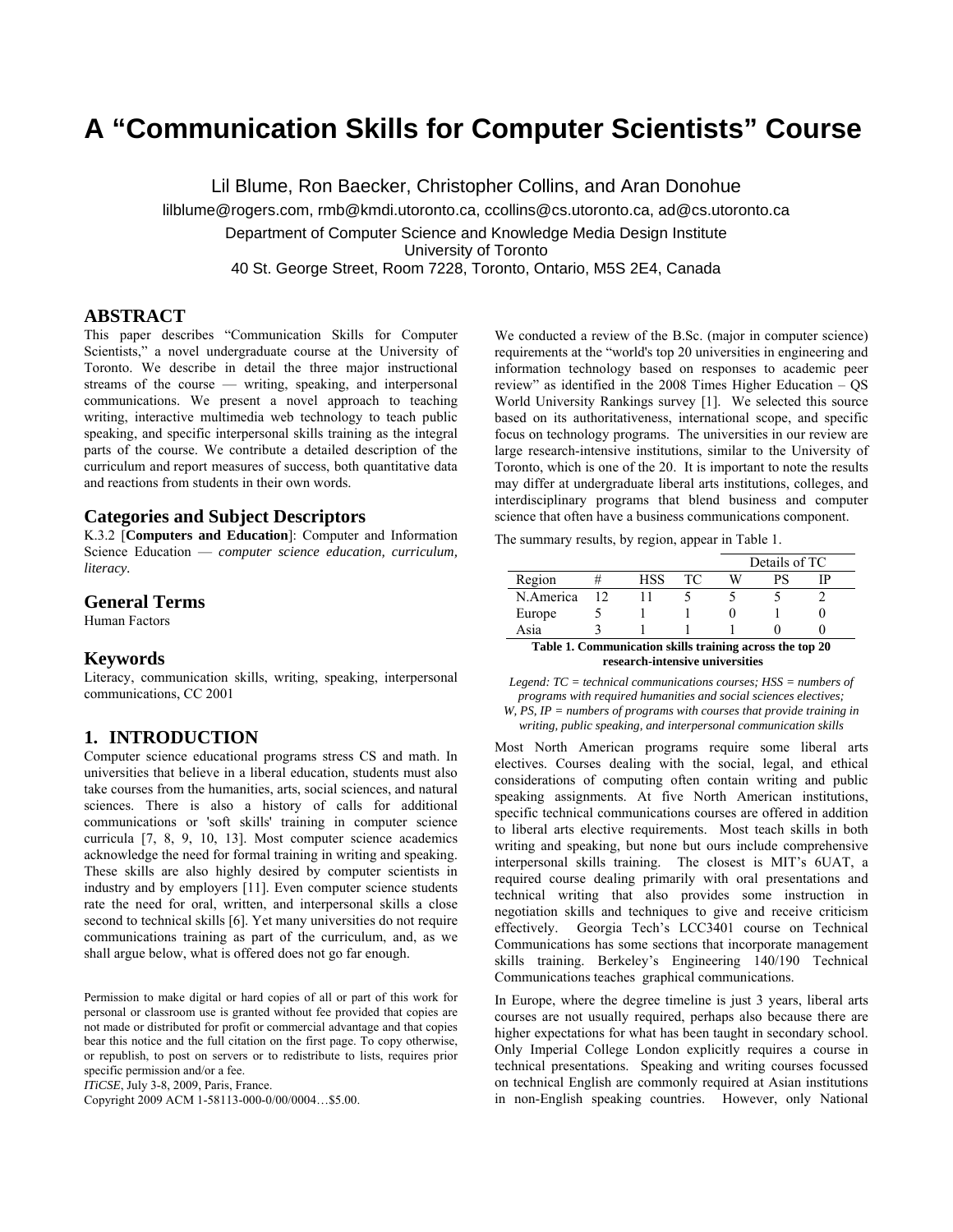University of Singapore offers a course on interpersonal communications, but this is a liberal arts elective not incorporating writing and speaking and not tailored to prepare students for the computer science workplace.

In summary, none of the programs we surveyed offered a course with significant coverage of written, oral, and interpersonal communication skills aimed at computer science students.

Technical writing and oral presentation classes are not enough. Both speaking and writing skills are ineffective if computer scientists cannot also succeed in their interpersonal communications and interact competently and professionally with others, especially in conflict situations. Programmers must create programs specific to client needs. Designers of applications must understand user problems and preferences. Unless computer scientists can listen well to clients, confirm their understanding, and respond non-defensively to feedback, misunderstandings will arise causing a great deal of lost time and income.

We address the need for comprehensive communications training in our CSC290 course — *Communication Skills for Computer Scientists.* Most courses in communication skills address only writing or both writing and speaking. One exception that also deals with interpersonal communications skills is an experimental corporate training program in Germany [5].

Also relevant is the work of Beard *et al.* [4]. Mixed groups of accounting and IT students design and develop a major project. The students take on different roles and use many soft skills in interactions that occur during the project. In this way, they claim, their students learn teamwork skills such as listening and showing respect for others. Our approach differs. Rather than creating situations in which certain skills might be required in the process of doing other things, we spend class time teaching and practising specific interpersonal skills that students can then use when situations arise in their teamwork. Alumni of our course report a continuing positive impact on their employability and their ability to cope in a busy IT career:

*"I underscored this formal communications training on my resume and during my interview, and I ended up getting the first job I interviewed for. I was one of the 20-some people from UofT hired by Microsoft right after graduation last year. I found the time spent in your class a good investment, and the skills useful in the workplace."* (A.S., 2006, email sent upon getting his first job.)

*"I noticed in my co-op [work] term that communication skills are very important and are an asset to have, especially in software development."* (C.W., 2006)

This course has been offered six times as an elective at the main downtown (St. George) campus of the University of Toronto. There are typically 25-30 students in the class, and more requests for enrolment than we are able to fill.

At the beginning of the 13-week course we inform students of the need to choose an important issue in computer science as a topic for a major paper, oral presentation, and teamwork. The following 12 weeks provide the skills to make the final results the highest quality possible.

# **2. WRITTEN COMMUNICATIONS**

The writing component of the course presents instruction in the style and mechanics of writing. We also teach correct formats for various kinds of writing; principles of effective technical writing; and quoting, paraphrasing, and citing sources. Seven graded writing assignments help move students forward in preparing their final report and give them experience writing in formats that will be useful to them in their future work. These include:

 A diagnostic essay, written and submitted during the first class. This gives the instructor a sense of major student weaknesses so that she can focus on areas of need.

 An email memo confirming their project topic and group members. Students must write in short, clear sentences, using a three-part memo format. They explain the reasons for their choice of topic and their plan for continuing the work. The instructor provides a model of a concise email memo.

 A summary of their group meeting with the teaching assistant (TA). The TA ensures that projects are on the right track and guides in their research. Students are then required to write a summary of the meeting confirming what they believe to have taken place and pointing the way to future work. This assignment gives students experience in writing a follow-up email, an essential task in their future employment when they need to confirm their understanding of a project.

 An initial report on their essay topic, including introduction, thesis statement, paragraphs outlining 2–4 areas of discussion referring to at least three academic references, and a reference list in an ACM-approved format.

 A résumé and job application letter showing their qualification for a specific job. This will be reviewed by guest interviewers and used in one of their presentations, the mock job interview.

 A progress report on their major paper and presentation. This will give them the format and experience for writing a progress report for work-related projects.

 An 8–10 page formal paper on the topic. Preparing this gives students experience in researching academic sources and building a coherent argument to prove a thesis.

Students also hand in short written assignments for each interpersonal unit. Writing these involves reflecting on their integration of new communication skills in their lives.

In our experience, many computer science students are not strong writers. The first essay reveals their writing weaknesses which tend to be ignorance regarding the mechanics of writing combined with carelessness. In addition, they mistakenly depend on spell checkers to find their errors. Since they rarely proofread their work aloud, they have not developed an ear for how good writing sounds, so their writing is full of repetition and wordiness.

A fundamental principle of our method of teaching writing is that we do not circle errors. *Students must find and fix them.* Corrections are completed for higher marks. We attach a page to the essay listing the types of errors and their general location. In addition to the basic mechanics of writing, this list includes errors in both style and content. Some student writing has errors on every line. These students will receive a detailed list of errors described line-by-line. They still must find and fix the errors themselves. Others might only have one error in the entire paper. In that case, the instructions are "find [type of error] somewhere in this paper." If it seems that more than a few students make the same kinds of errors (e.g. "then" instead of "than"), the entire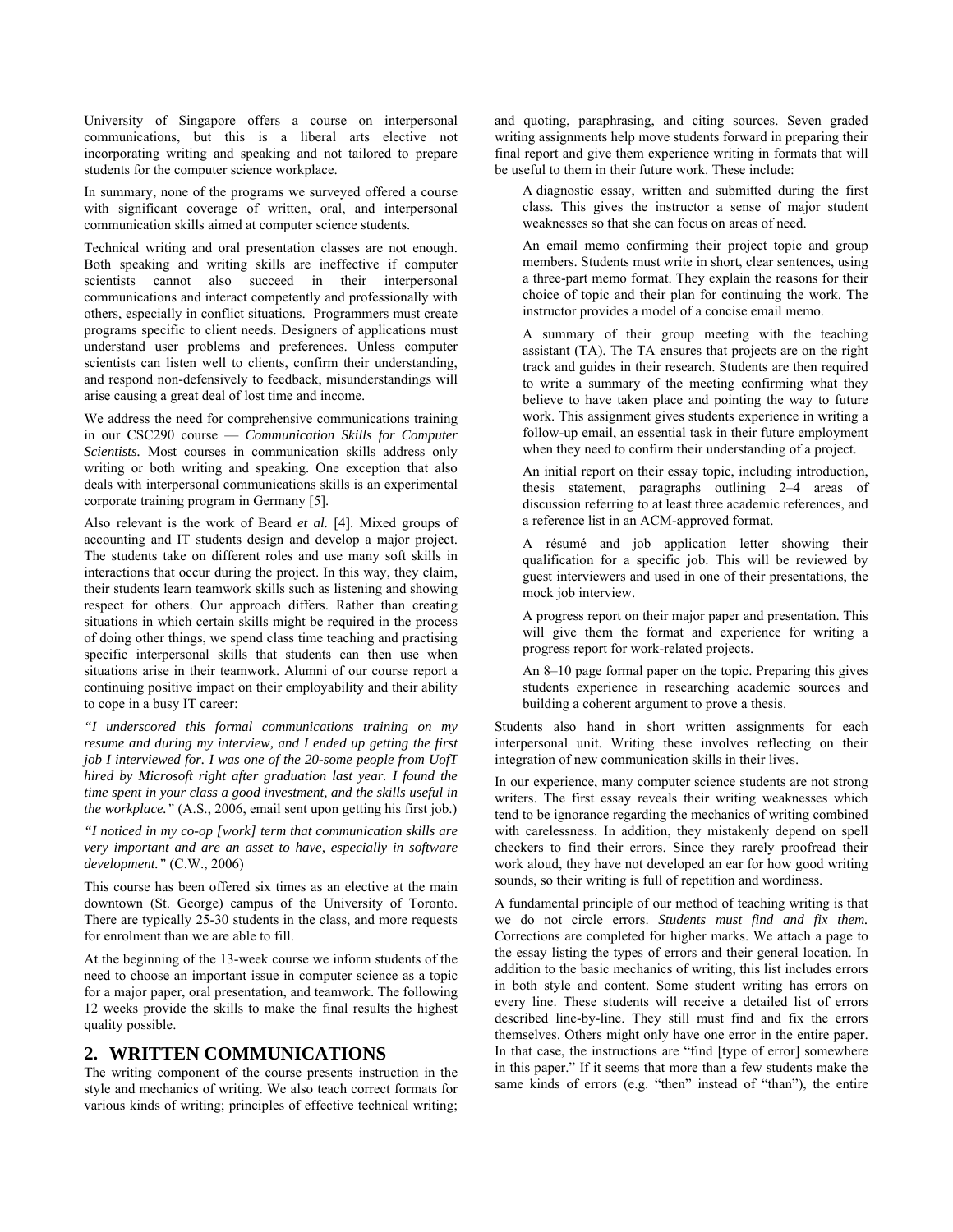class is given exercises on that problem or sent to a website that has an exercise and test.

This style of evaluation uses marks for teaching and learning, not rewarding and punishing. Marking rubrics are given to students in most courses. But when asked why an essay received an A, B, or C, students will only give the vaguest answer, which is usually, "The instructor didn't like it."

In this course, students are told, for example, "This paper, as it is, is worth a D+. If you find and fix all the errors it will be worth a C." Or we might say, "This is an excellent paper, but you have to find and fix three typos for an A. Students are also informed that if the desired changes are not resubmitted, if they guess at a spelling (as they often do), or change the incorrectly spelled word to another word rather than look it up, their mark will drop from an originally given mark. Marks are given for style *and* content. University instructors often praise content, while ignoring style. Students in the course learn that the more you perfect the form, the more you perfect the content.

This works well for several reasons: 1) students have to look carefully for the errors and feel a sense of accomplishment when they find them; 2) students are active in finding and fixing whereas looking at an error circled and corrected by the teacher tends to be passive; 3) students learn what excellence looks like and what is involved in achieving it; and, 4) students learn to proofread aloud and realize that they often see what they want to see — not what is there.

*"Other English courses would write general tips on my essays leaving me to figure out how to improve my writing. With all of your specific suggestions, I was able to instantly see how sentences could flow more smoothly."* (J.C., 2006)

*"The importance this course placed on proper spelling and grammar made me realize that I was being unfair to the reader of my messages."* (F.V., 2006)

*"I learned the value of reviewing and editing my work before submission. This led to submitting better work and improvement in my writing skills. Resubmitting edited work really allowed me to learn from my mistakes."* (W.K.C., 2007)

*"I first thought that no one should ever be so picky about such insignificant details. After attending every class and going through all the exercises, I now realize that detailed, elegant, and simple writing is critically important."* (K.N., 2007)

*Rewriting the assignments really helped me learn that proofreading can greatly improve the overall quality of my work."* (H.S., 2008)

To make marking easier for the instructor, students resubmit work attached to the previous copies and the comments. Instructors can look specifically for the suggested corrections. The students improve so quickly with this method that the possibility of rewrites can be discontinued after several papers.

## **3. ORAL COMMUNICATIONS**

Class oral presentations are designed to improve students' speaking skills and build their self-confidence. In addition to informal oral activities, the following exercises are prepared for evaluation. Students must deliver their speeches within specific time limits ranging from 60–120 seconds for the first four below. The final two might last up to five minutes each.

 Outline a CS-related topic with the goal of exciting other students to join you to work on various aspects of this topic in their individual research papers and the group panel.

 Pitch an idea for a new product or procedure to an individual such as a professor, a boss, or a venture capitalist.

 Introduce a speech. (We encourage students to create the introduction to their final presentation. This moves the main project along, forcing them to define areas of exploration.)

 Present statistical information that you've found related to your final paper. This should be a chart or a graph on a slide. Explain the information on the slide. To prepare for this presentation, we teach students to analyze the various ways data can be misleading and teach them ways of analyzing a study before trusting its statistical information.

 Participate in an in-class mock job interview with industry and academic interviewers.

 Present the main findings of your research as part of a panel of students working on a set of related topics.

Improvements in speaking ability are due in part to having frequent opportunities to speak in a supportive environment. Yet there are several other procedures in this class that cause dramatic improvement in speaking. 1) During the first four presentations, students are interrupted for coaching and taught on the spot as needed. The instructor tends to focus on points that will benefit the whole class. 2) Students are partnered for every presentation, marking one another, and giving one another specific feedback according to the criteria for that presentation. 3) All speeches are digitally recorded and posted online. While reviewing their videos, the students answer questions provided by the instructor. To receive a mark for a speech, students must view their video, tag critical points, and answer the questions.

The technology we use is called ePresence Interactive Media [2], (see also http://epresence.tv), an open-source rich media webcasting and archiving system. Although intended to allow both same-time and flexible retrospective access to events such as lectures, we use it here only to capture and allow later review of student presentations [3]. Instructors review and reply to these comments online. Others have used video to record presentations and even streaming video to distribute them (as is the case in [9]), but it is the capability to reflect on specific points in a presentation and to have a dialogue about it that is particularly powerful in our approach (see Fig. 1).

Questions reinforce the specific points made in class on a variety of issues. Here are some examples of questions we use:

1. Tag and comment on a spot where you feel you showed preparation and confidence. What are you doing that shows confidence? Refer to marking criteria such as loudness, speed, eye contact, enthusiasm, posture, and enunciation.

2. Turn the sound off and just watch your body language. Make two comments about what you see. These could be things that add to or detract from the presentation's impact.

3. *Elevator Pitch Question:* Put yourself in the position of the person being pitched. Come up with two specific tips to make your elevator pitch more interesting to the listener.

4. *Introduction to a Speech Questions:* As you watch your video, imagine you are a member of the audience and answer the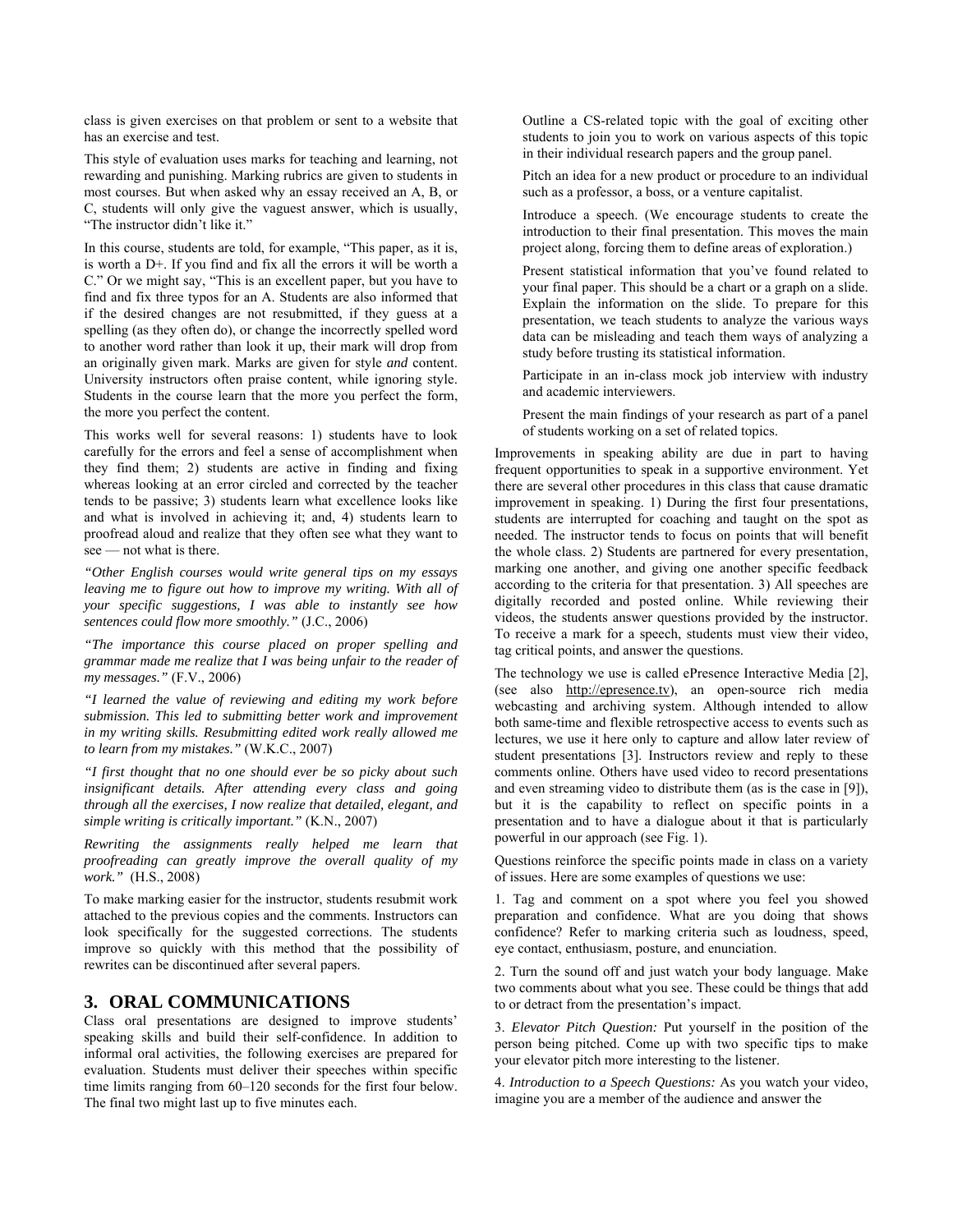

**Figure 1. One moment from a CSC290 presentation** 

*The Comments and Responses box in the upper right contains the dialog between student and TA about what the student is doing right and how he can improve, linked to specific points in the presentation along the bottom timeline. Here the student is reflecting on his use of eye contact to connect with the audience and gestures to engage them and keep their interest.* 

following from that point of view: Does the presenter grab your attention? Does the presenter connect with the audience? The student shown in Figure 1 is responding to these questions.

6. *Graphics Question*: Was your slide easy for the audience to understand? What design factors affected understanding?

*"Watching the videos of my presentations helped out greatly as I wasn't aware of how much I stutter."* (J. C., 2006)

 *"When I turned off the sound, I thought I looked like a crazy man. My eyes were wide-open, and scary… Although it was not intended, I looked like I was lying. These are both things I want to avoid in the future."* (B.H., 2007)

*"Looking over the introduction video and elevator pitch, I noticed I did not connect well with the audience… I did not look at them. I was very focused on my notes. … I made a conscious effort to avoid this in the final presentation."* (N.K., 2007)

 *"I never knew that I spoke too fast for the audience to understand. When I looked at those very first videos of my own, even I could not hear what I was saying."* (E.W., 2007)

 "*For the first time in my life, I was able to see my presentation online, from the perspective of an audience. This awareness helped me to improve my final presentation.*" (E.C., 2008)

# **4. INTERPERSONAL COMMUNICATIONS**

Interpersonal communications classes are designed to give students insight into their current habits and new skills for working with others. Our course deals with several topics:

 Perceptions and interpretations, leading to practice with a specific skill — the perception check. Students learn to differentiate their *interpretation* of an event from their *perception* of the event. When another person's behaviour creates difficulty, a perception check offers several equally likely interpretations and asks for feedback rather than jumping to conclusions and escalating a conflict.

Jumping to conclusions: "*You missed two meetings. You don't care about this team."*

Perception check: "*You've missed two team meetings. I'm wondering if you're having problems with time management or agreed to the meetings without checking your other commitments. What's up?"*

 Sending "I" messages, responding to "you" messages, leading to practice with a specific skill — "I" messages. Students learn to avoid accusatory language and take responsibility for their emotional reactions.

"You" message: *"You're ruining our presentation."*

"I" message*: "When you didn't come to the rehearsal, I felt very disappointed. Now I'm afraid that you'll show up at the final class without rehearsing with the rest of us."* Now wait for a response to begin a discussion. If there is no response, say "*I'd like it if you could take a look at your schedule now and commit to a date for the final rehearsal."*

 Effective listening, leading to a specific skill — listening with empathy. Students learn to evaluate a situation from another's perspective and to paraphrase both content and the underlying feeling when appropriate.

Neutrality: *"Don't worry you'll get another job."*

Empathy: *"You lost your lab job. You must be upset."*

 Communicating non-defensively, leading to a specific skill — non-defensive response to feedback, especially when it is perceived as criticism. Students learn to see other people's comments as primarily a projection of thoughts and feelings. Instead of rationalizing, avoiding, or responding with aggression or sarcasm — responses that tend to further the conflict — they learn responses that can potentially lead to mutual understanding and solutions.

TA statement: *"Your program was terrible."*

Student's defensive response: *"What do you expect? The system was down for 24 hours."*

Student's non-defensive response: *"What do you mean?"* (said without hostility)

 Facing conflict with confidence, leading to a specific skill the clear assertive message that includes both listening and speaking assertively. Students learn that for a win-win solution, they have to have an understanding of the other person's problem as well as being able to assert their own point of view.

The clear assertive message incorporates five specific components making use of the above skills to begin a negotiation.

Presenting these topics in this order allows the students' interpersonal sensitivity to grow. Exercises and group activities give students practice in building their cognitive complexity. They become more thoughtful, appropriate, and effective in meeting with others.

The classes are presented in an interactive workshop format. Students practice applying new skills to difficult situations from their own lives. Their examples include disagreeing with team members about approaches to projects, feeling that their opinions have been ignored by other members, and perceiving lack of cooperation from other members. Another example is students having difficulties understanding professors but not knowing how to approach professors to ask for clarification. Versions of these problems exist also in their personal lives and will reappear in